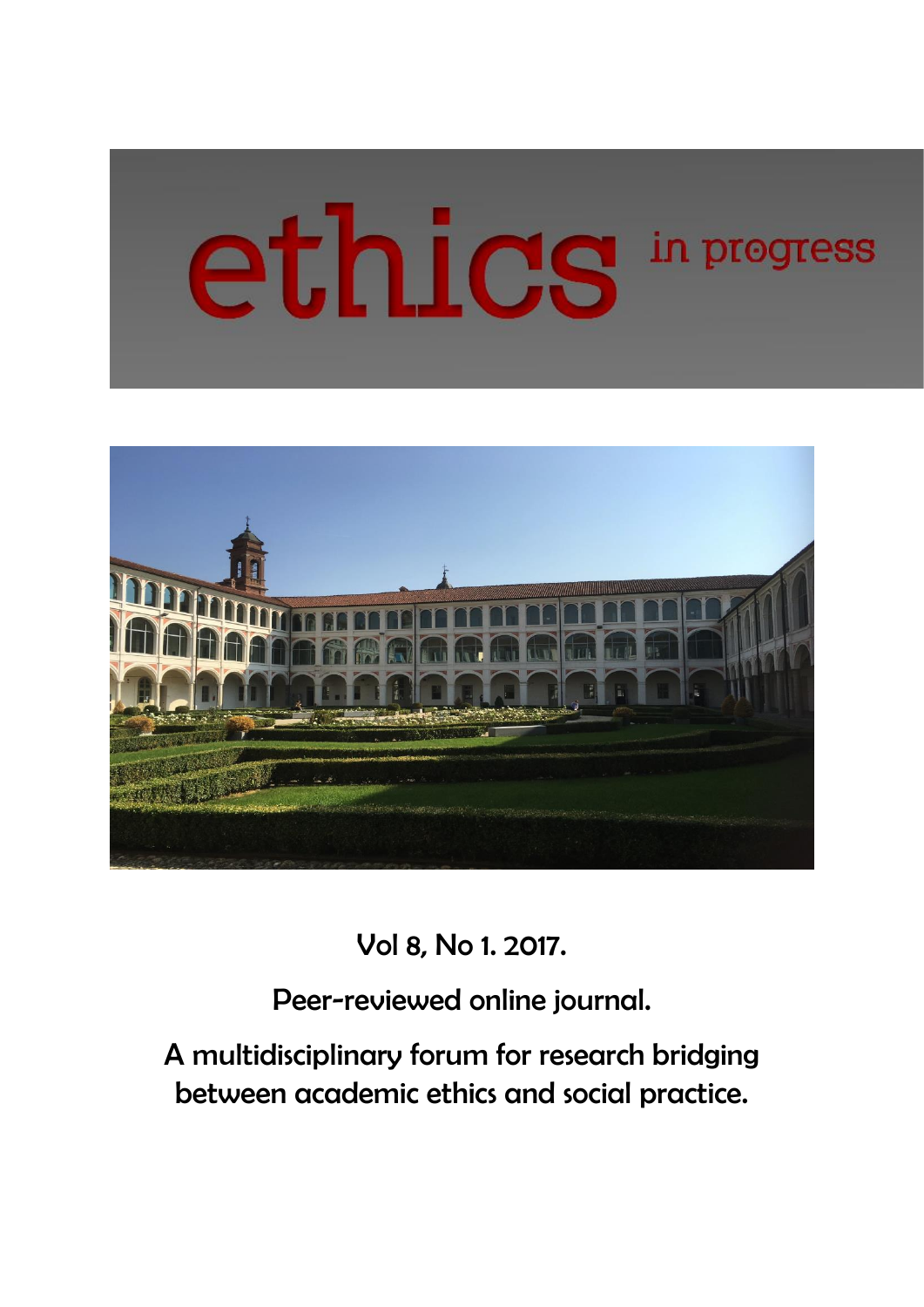# Cover photo: Università Degli Studi Di Torino – Savigliano seat (Summer School CeSPeC 2016), photo by E. Nowak.

### EDITORIAL TEAM

### **Editor-in-Chief**

Prof. Dr. Ewa Nowak, Adam Mickiewicz University, Dept. of Social Sciences, Poland

### **Executive Editor**

Tomasz Raburski, Adam Mickiewicz University, Dept. of Social Sciences, Poland

### **Academic Editor**

Prof. Dr. Georg Lind, University of Konstanz, Dept. of Psychology, Germany

Prof. Dr. Jason Matzke, Univ. of Mary Wahsington, Dept. of Classics, Philosophy, and Religion, USA

Prof. Dr. Roma Kriauciuniene, Vilnius University, Dept. of English for Physical and Biomedical Sciences, Lithuania

Dr. Roberto Franzini Tibaldeo, Université Catholique de Louvain-la-Neuve, Dept. of Philosophy, Belgium

### **Technical Editor I**

Mag. Joanna Dutka, Adam Mickiewicz University, Dept. of Social Sciences, Poland

### **Technical Editor II**

Mag. Filip Bardziński, Adam Mickiewicz University, Dept. of Social Sciences, Poland

### **Design Editor**

Mag. Alicja Skrzypczak, Adam Mickiewicz University, Dept. of Social Sciences, Poland

### **Internet Resources Editor**

Dr. Marcin Jan Byczyński, Adam Mickiewicz University, Dept. of Social Sciences, Poland